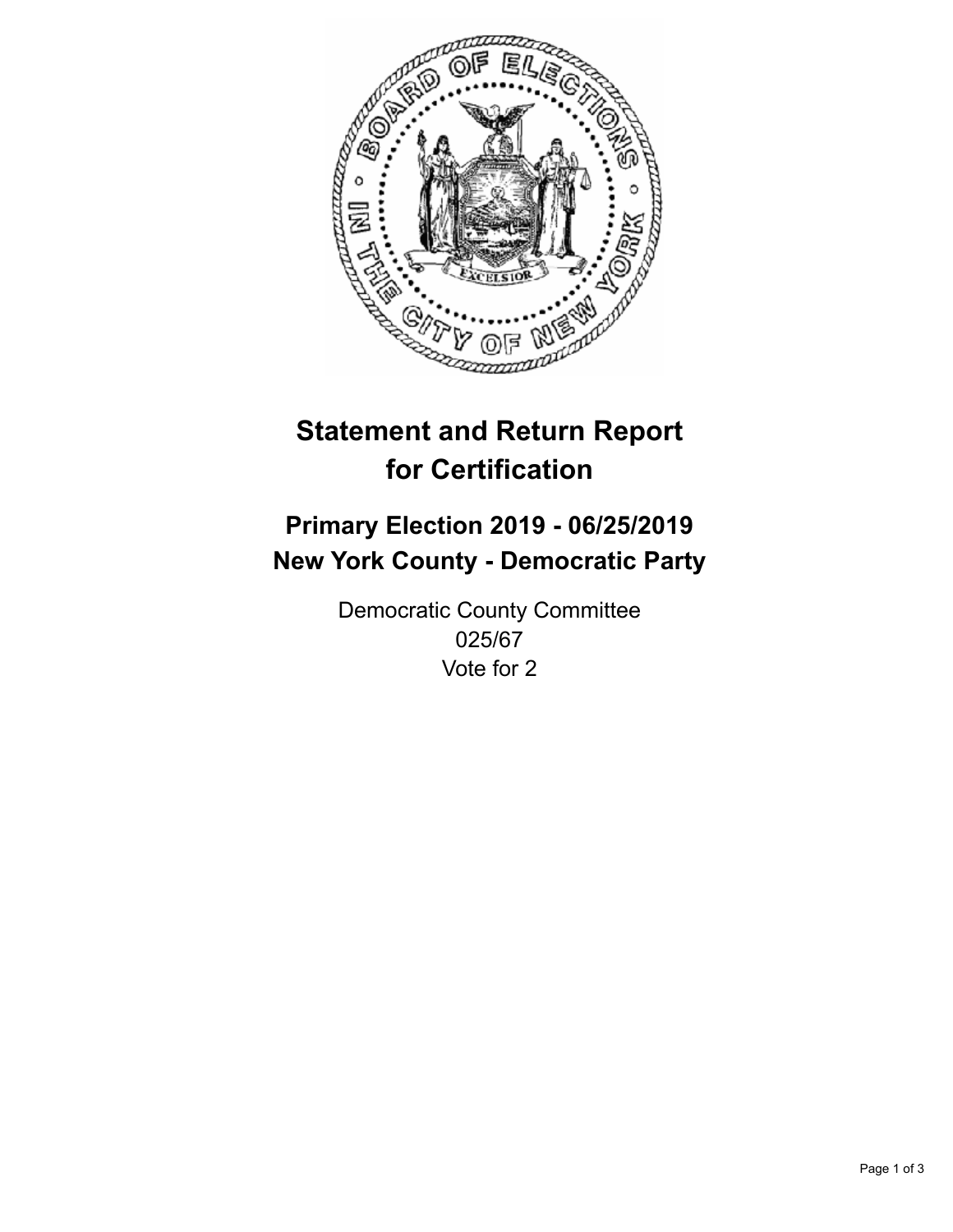

## **Assembly District 67**

| <b>PUBLIC COUNTER</b>                                    | 13             |
|----------------------------------------------------------|----------------|
| MANUALLY COUNTED EMERGENCY                               | 0              |
| ABSENTEE / MILITARY                                      | 0              |
| AFFIDAVIT                                                | $\Omega$       |
| <b>Total Ballots</b>                                     | 13             |
| Less - Inapplicable Federal/Special Presidential Ballots | 0              |
| <b>Total Applicable Ballots</b>                          | 13             |
| <b>MARGARITA OSORIO</b>                                  | 7              |
| ANGELA MILLER                                            | 7              |
| <b>HAROLD SMITH</b>                                      | 4              |
| UNATTRIBUTABLE WRITE-IN (WRITE-IN)                       | $\overline{2}$ |
| <b>Total Votes</b>                                       | 20             |
| Unrecorded                                               | 6              |